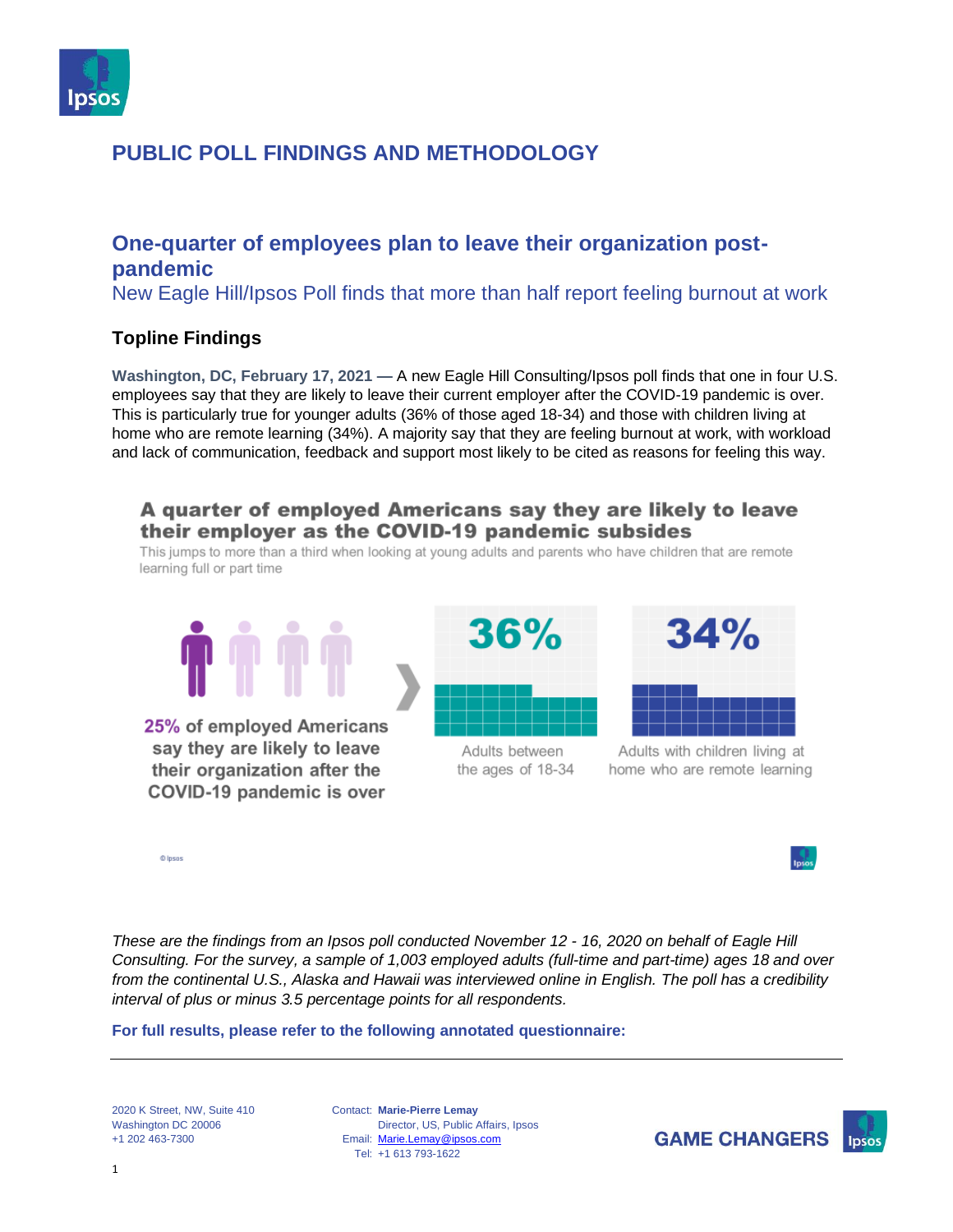

## **Full Annotated Questionnaire**

#### Q. Are you feeling burnout at work?

|                                                                    | Total<br>(N=1.003 |
|--------------------------------------------------------------------|-------------------|
| Yes (Net)                                                          | 57%               |
| Yes, due to circumstances related to the COVID-19 pandemic         | 34%               |
| Yes, but not due to circumstances related to the COVID-19 pandemic | 23%               |
|                                                                    |                   |

Q. What are the causes of you feeling burnout at work?

|                                                              | Total<br>(N=583 |
|--------------------------------------------------------------|-----------------|
| Workload                                                     |                 |
| Lack of communication, feedback, and support                 | 38%             |
| Time pressures                                               | 32%             |
| Juggling my personal and professional life                   | 32%             |
| Performance expectations                                     | 27%             |
| Lack of clarity around expectations                          | 25%             |
| Not feeling connected to my colleagues                       | 23%             |
| Not feeling connected to company vision, culture, and values | 22%             |
| Not feeling empowered                                        | 21%             |
| Missing the right tools and technology to do work            | 19%             |
| None of the above                                            |                 |

Q. Do you have children living at home that are remote learning full or part time?

|                                                   | Total<br>(N=1.003 |
|---------------------------------------------------|-------------------|
| Yes (Net)                                         | ₹1%               |
| Yes, pre-school, grade school, junior high school | 8%                |
| Yes, high school                                  | በ‰                |
| Yes, trade school, college, or graduate education |                   |
| Yes, other                                        |                   |
|                                                   |                   |

Q.



Contact: **Marie-Pierre Lemay** Email: [Marie.Lemay@ipsos.com](mailto:Marie.Lemay@ipsos.com) Tel: +1 613 793-1622 Director, US, Public Affairs, Ipsos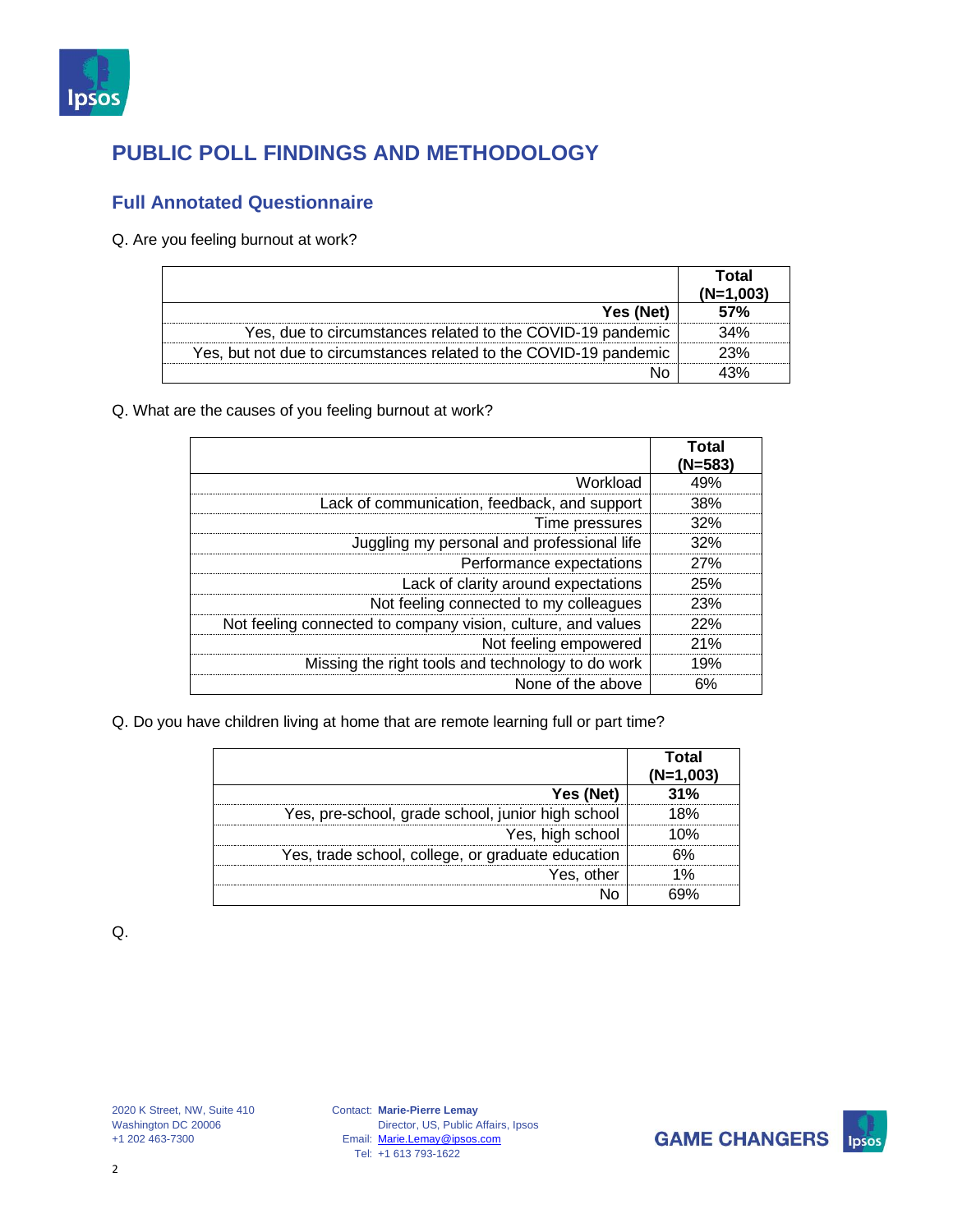

|                           | <b>otal</b><br>(N=1.∖ |
|---------------------------|-----------------------|
| Top 2 Box (Net)           |                       |
| likelv<br>verv            |                       |
|                           |                       |
| <b>Bottom 2 Box (Net)</b> | 74%                   |
| I Inlikely                |                       |
|                           |                       |

Overall, how likely are you to leave your organization in the next 12 months?

Q. Overall, how likely are you to leave your organization after the COVID-19 pandemic is over?

|                    | ⊺otal |
|--------------------|-------|
| Top 2 Box (Net)    |       |
| /en                |       |
|                    | 6%    |
| Bottom 2 Box (Net) |       |
|                    |       |
|                    |       |

## **About the Study**

These are the findings from an Ipsos poll conducted November 12 - 16, 2020 on behalf of Eagle Hill Consulting. For the survey, a sample of 1,003 employed adults (full-time and part-time) ages 18 and over from the continental U.S., Alaska and Hawaii was interviewed online in English.

The sample for this study was randomly drawn from Ipsos' online panel (see [link](https://www.ipsos.com/sites/default/files/2017-03/Ipsos_IIS_NAAccessPanelsRecruitment_.pdf) for more info on "Access Panels and Recruitment"), partner online panel sources, and "river" sampling (see [link](https://www.ipsos.com/sites/default/files/2017-03/Ipsos_IIS_AmparioOverview.pdf) for more info on the Ipsos "Ampario Overview" sample method) and does not rely on a population frame in the traditional sense. Ipsos uses fixed sample targets, unique to each study, in drawing a sample. After a sample has been obtained from the Ipsos panel, Ipsos calibrates respondent characteristics to be representative of the U.S. Population using standard procedures such as raking-ratio adjustments. The source of these population targets is U.S. Census 2018 American Community Survey data. The sample drawn for this study reflects fixed sample targets on demographics. Posthoc weights were made to the population characteristics on gender, age, race/ethnicity, region, and education.

Statistical margins of error are not applicable to online non-probability polls. All sample surveys and polls may be subject to other sources of error, including, but not limited to coverage error and measurement error. Where figures do not sum to 100, this is due to the effects of rounding. The precision of Ipsos online polls is measured using a credibility interval. In this case, the poll has a credibility interval of plus or minus 3.5 percentage points for all respondents. Ipsos calculates a design effect (DEFF) for each study based on the variation of the weights, following the formula of Kish (1965). This study had a credibility interval adjusted for design effect of the following ( $n=1,003$ , DEFF=1.5, adjusted Confidence Interval = +/-5.0 percentage points for all respondents).

Contact: **Marie-Pierre Lemay** Email: [Marie.Lemay@ipsos.com](mailto:Marie.Lemay@ipsos.com) Tel: +1 613 793-1622 Director, US, Public Affairs, Ipsos